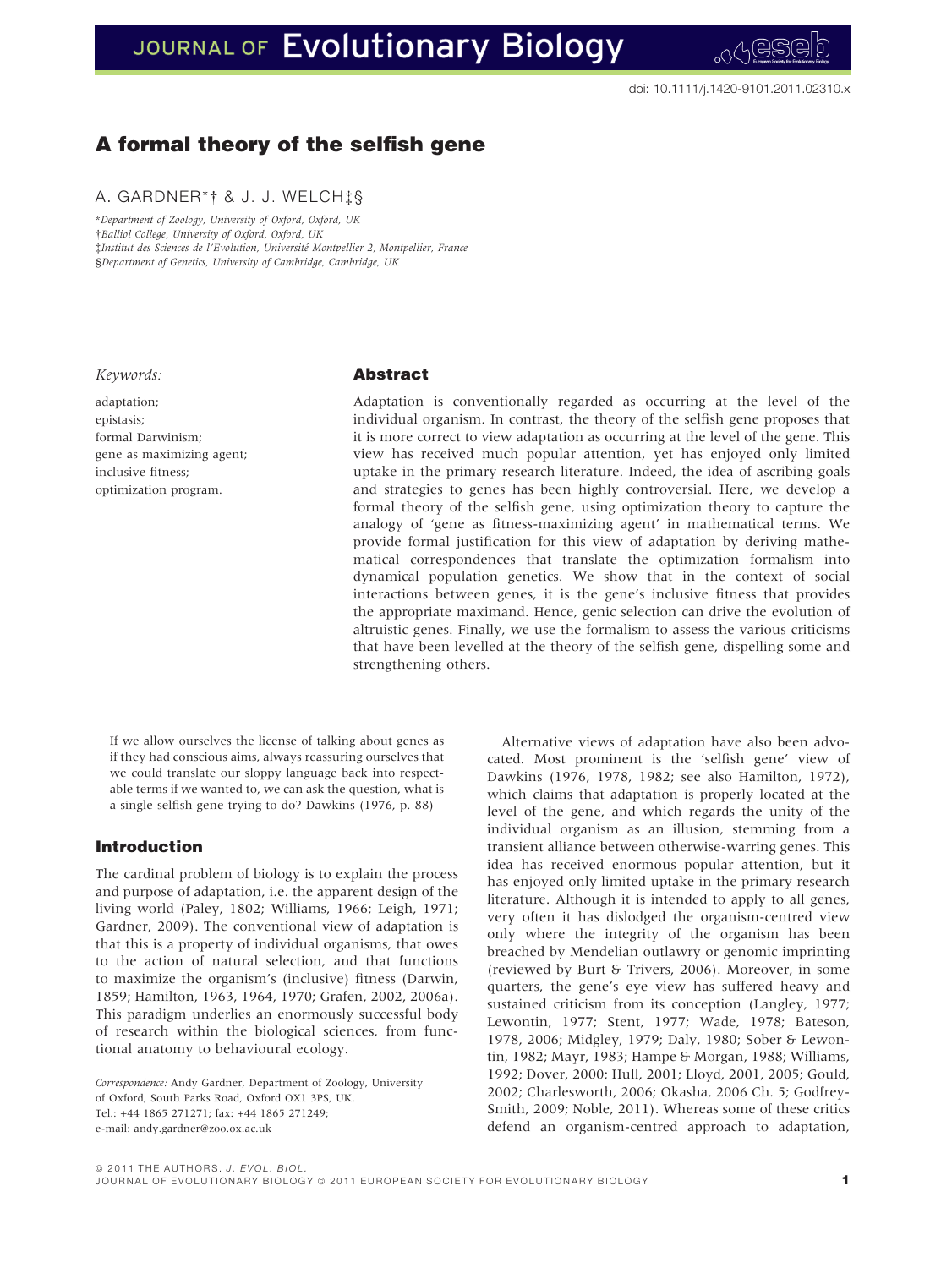others are not concerned with questions of adaptation at all. Table 1 provides a catalogue of the substantive criticisms, which are discussed and developed later in this article.

A major obstacle to the acceptance of the gene's eye view is the lack of formal theory on this topic. The gold standard for evolutionary theory is dynamical analysis of the genetics of populations. In contrast, the verbal theory of the selfish gene is framed in terms of the gene's apparent desires and conflicts of interest. Such intentional language is anathema to many population geneticists, and it has been suggested that formal theory must expunge the notion of purpose altogether (Daly, 1980; Charlesworth, 2006; Godfrey-Smith, 2009). However, to do this would be to reject the entire basis of the gene's eye view of adaptation.

In this article, we take an alternative route, by formalizing the theory of the selfish gene in the manner of Grafen's (2002, 2006a, 2007, 2009; see also Gardner & Grafen, 2009) 'formal Darwinism' project. This project draws upon the earlier use of optimization thinking in behavioural ecology (Maynard Smith, 1982 Ch. 1, 1987; Charlesworth, 1990; Parker & Maynard Smith, 1990), by expressing ideas of intention and purpose in the formal language of optimization theory. Here, we use optimization theory to develop a 'gene as fitness-maximizing

agent' analogy. We relate this analogy to a dynamical model of genic selection, deriving mathematical correspondences that demonstrate how to translate between optimization (purpose) and dynamical (process) statements. We show that the selfish-gene analogy holds in models with no social interaction between genes. When social interaction is permitted (i.e. when genes impact on each others' fitness), we show that the appropriate maximand for the gene is its inclusive fitness, and hence, genic selection may favour altruistic genes. By forcing us to be explicit about assumptions, our formalism finally allows us to assess the various criticisms that have been levelled at the theory of selfish genes.

## A formal theory of the selfish gene

## Population genetics

The proper basis of evolutionary biology is population genetics, so any formal theory of selfish genes must make reference to the genetics of populations. Here, we develop the dynamical aspects of the theory using standard population genetic principles and assumptions. We assume a very large, but finite, population of gene positions. These are places where physical portions of genetic material – hereafter, 'genes' – occur. For example,

Table 1 A catalogue of substantive criticisms of the selfish-gene concept. Note that we neglect many easily rebutted criticisms of the 'gene's eye view', e.g. those concerning supposed 'genetic determinism' or denial of human agency, that were prominent in early reviews of The Selfish Gene (Dawkins, 1976), but are not relevant to assessing a gene-centred view of adaptation (Dawkins, 1976, 1982, Langley, 1977; Lewontin 1977; Midgley, 1979, 1983; Stent, 1977).

| No.            | Difficulty                                                                                                | References                                                                                                              | Comments                                                                                                                                                                                                                                                                                  |
|----------------|-----------------------------------------------------------------------------------------------------------|-------------------------------------------------------------------------------------------------------------------------|-------------------------------------------------------------------------------------------------------------------------------------------------------------------------------------------------------------------------------------------------------------------------------------------|
| 1              | Genes do not have intentions                                                                              | Langley, 1977; Stent, 1977; Midgley, 1979,<br>1983; Daly, 1980; Charlesworth, 2006                                      | The selfish gene is an analogy, which concerns only one<br>component of the evolutionary dynamics. These<br>correspondences explain the presence of adaptation, or<br>apparent design in nature, but do not imply that optimality<br>will obtain                                          |
| 2              | Who is the gene?                                                                                          | Stent, 1977; Daly, 1980; Williams, 1992; Hull,<br>2001; Lloyd, 2001, 2005; Bateson, 2006                                | The scrap of nucleic acid residing at a gene position can be<br>usefully attributed with agency. The allele (i.e. the type rather<br>than the token), whilst a 'beneficiary' of the evolutionary<br>process, cannot be considered an intentional agent                                    |
| 3              | Genes do not always behave<br>selfishly                                                                   | Burt & Trivers, 2006; West et al., in press                                                                             | With social interactions, genes act to maximize their<br>inclusive fitness. Selection can therefore lead to<br>altruistic and spiteful genes. Genes play a fundamental role<br>in theories of adaptation, but this does not imply that they<br>will behave selfishly                      |
| $\overline{4}$ | Nonadditive gene interactions<br>render the gene's<br>eye view useless                                    | Langley, 1977; Sober & Lewontin, 1982; Mayr,<br>1983; Dover, 2000 Gould, 2002;<br>Okasha, 2006                          | The action of selection $-$ at any level $-$ is a function of<br>additive effects only. Genes act to maximize inclusive<br>fitness, defined as a function of additive effects; this does<br>not require that nonadditive effects are absent or<br>unimportant to the evolutionary outcome |
| 5              | Phenotypes may be determined<br>by multiple genes interacting<br>with the environment in a<br>complex way | Langley, 1977; Lewontin, 1977; Bateson, 1978,<br>2006; Daly, 1980; Mayr, 1983; Dover, 2000;<br>Gould, 2002; Noble, 2011 | Adaptive phenotypes must be characters that are under the<br>sole control of the putative agent. This places severe limits<br>upon what can be considered a gene-level adaptation                                                                                                         |
| 6              | Selfish-gene theory obscures the<br>causes of evolution                                                   | Sober & Lewontin, 1982; Dover, 2000; Gould,<br>2002; Lloyd, 2005; Okasha, 2006                                          | The theory of selfish genes swaps proximate (mechanism)<br>causes for ultimate (purpose) causes                                                                                                                                                                                           |

ª 2011 THE AUTHORS. J. EVOL. BIOL. doi: 10.1111/j.1420-9101.2011.02310.x JOURNAL OF EVOLUTIONARY BIOLOGY @ 2011 EUROPEAN SOCIETY FOR EVOLUTIONARY BIOLOGY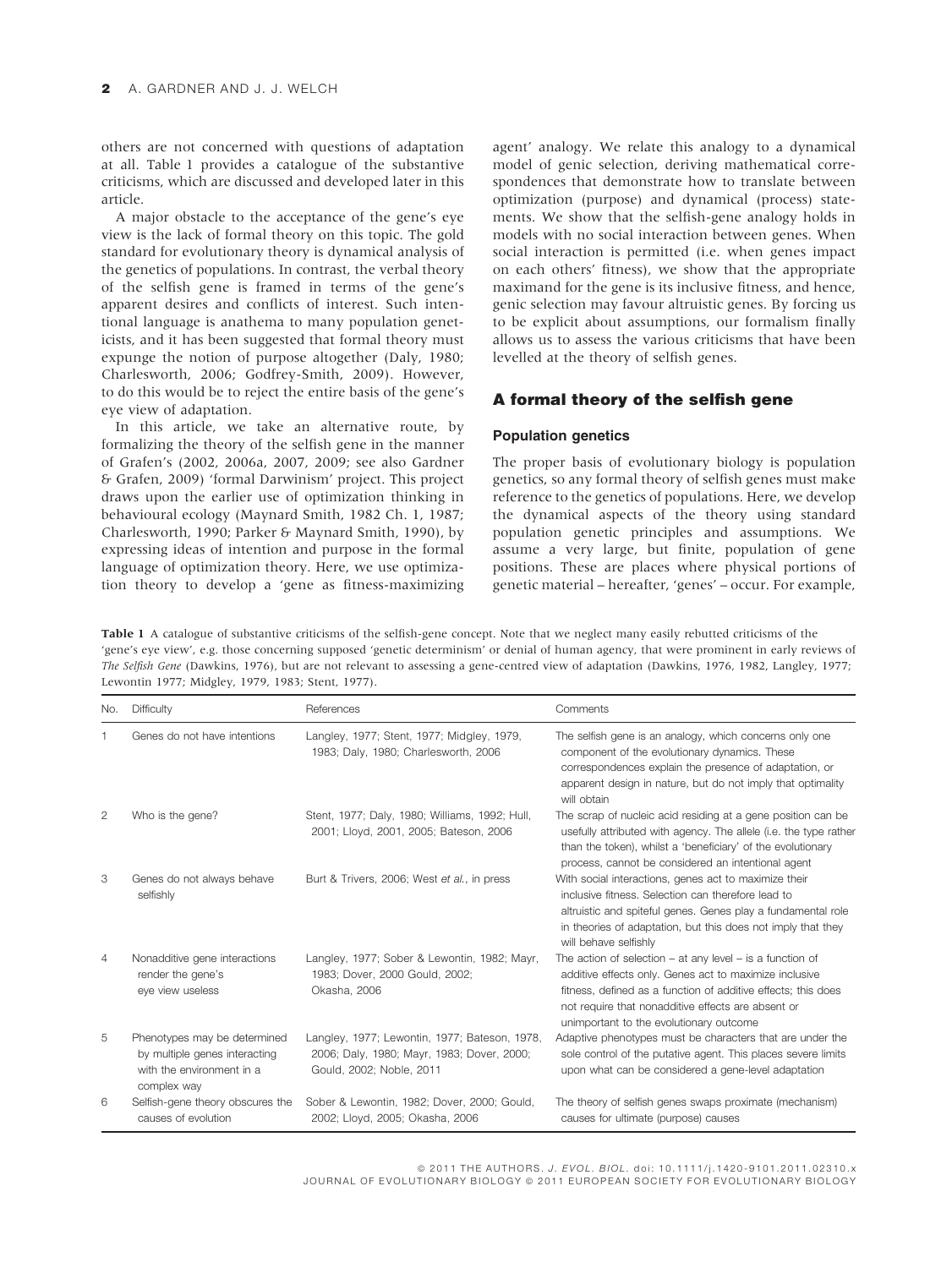if we consider two individuals, each containing three diploid cells with four loci per haploid genome, we have  $2 \times 3 \times 2 \times 4 = 48$  gene positions. For simplicity, we assume that all gene positions are equivalent (genes do not belong to separate 'classes'; Grafen, 2006b) and that each is occupied by a single gene. Put another way, there are no intrinsic differences between gene positions, aside from the alleles that occupy them. We assume that only a finite number of allelic variants are possible. We assume discrete (although potentially overlapping) generations and also that the number of gene positions remains fixed at N. We assign every gene position (and hence also its occupant gene) in a focal generation a unique index  $i \in I$ , and for the purpose of computing population statistics, we give every gene position an equal weighting  $1/N$ . Thus, for any quantity  $x$  that varies across genes positions, the arithmetic average of this quantity over the population is  $E_I(x) = \sum_I x_i / N$ . Notation is summarized in Table 2.

The fitness of gene  $i$  in the current generation is defined as the number of gene positions in the subsequent generation that receive their genetic material from gene position  $i$ . This captures both the physical survival of genetic material between generations and also the synthesis of new genetic material (replication). We allow for stochastic fitness effects: owing to finite gene positions and finite allelic variants, there are a finite number of possible states in which the next generation can manifest. We assign each possible outcome a unique index  $\omega \in \Omega$ , and the probability of this outcome is  $q^{\omega}$ . The fitness of gene *i* under outcome  $\omega$  is  $w_i^{\omega}$ , and the average of this quantity over uncertainty is  $w_i = \sum_{\Omega} w_i$  $q^{\omega}w_i^{\omega}$ . Owing to the assumption of fixed population size, the average fitness of all genes is  $E_I(w^{\omega}) = E_I(w) = 1$ .

We assign every gene an 'allele'  $a_i \in A$ , according to its nucleic acid sequence, where A is the set of all possible alleles. Next, we assign every gene a numerical 'genic value' according to its allele, i.e.  $g_i = \mathcal{G}(a_i)$ , where  $\mathcal G$  is the

Table 2 A summary of notation used in the evolutionary models and optimization programs.

| Evolutionary model                                            |                                                                                                                                                         |                               | Optimization programme              |
|---------------------------------------------------------------|---------------------------------------------------------------------------------------------------------------------------------------------------------|-------------------------------|-------------------------------------|
| With and without social interactions:                         |                                                                                                                                                         |                               |                                     |
| Number of genes/gene positions                                | Ν                                                                                                                                                       | $\cal N$                      | Number of agents                    |
| Gene/gene-position index                                      |                                                                                                                                                         | i                             | Agent index                         |
| Set of gene/gene-position indices                             |                                                                                                                                                         | $\prime$                      | Set of agent indices                |
| Reproductive outcome                                          | $\omega$                                                                                                                                                |                               |                                     |
| Set of all possible outcomes                                  | Ω                                                                                                                                                       |                               |                                     |
| Probability of outcome $\omega$                               | $q^{\omega}$                                                                                                                                            |                               |                                     |
| Fitness of gene i under outcome $\omega$                      | $W_i^{\omega}$                                                                                                                                          |                               |                                     |
| Expected fitness of gene i                                    | $W_i = \sum_{\Omega} q^{\omega} W_i^{\omega}$                                                                                                           |                               |                                     |
| Genic value of gene i                                         | $g_i$                                                                                                                                                   |                               |                                     |
| Average genic value of gene i's descendants under             | ${g_i}'^{\omega} = g_i + \Delta {g_i}^{\omega}$                                                                                                         |                               |                                     |
| outcome $\omega$                                              |                                                                                                                                                         |                               |                                     |
| Allelic state of gene i                                       | $a_i$                                                                                                                                                   |                               |                                     |
| Set of alleles                                                | Α                                                                                                                                                       |                               |                                     |
| Genotype function                                             | $\mathscr{G}$ (a)                                                                                                                                       |                               |                                     |
| Phenotype of gene i                                           | $\pi_i$                                                                                                                                                 | $S_i$                         | Strategy of agent i                 |
| Set of all phenotypes                                         | $\overline{P}$                                                                                                                                          | S                             | Strategy set                        |
| Phenotype function                                            | $\mathscr{P}(a)$                                                                                                                                        |                               |                                     |
| Without social interactions:                                  |                                                                                                                                                         |                               |                                     |
| Fitness function                                              | $\mathscr{W}(\pi)$                                                                                                                                      | $\mathscr{U}(\mathsf{S})$     | Objective function                  |
| With social interactions:                                     |                                                                                                                                                         |                               |                                     |
| Unordered list of all phenotypes in the population            | Π                                                                                                                                                       | 6                             | Context parameter                   |
| Role index                                                    |                                                                                                                                                         |                               |                                     |
| Set of all role indices                                       | J                                                                                                                                                       |                               |                                     |
| Phenotype of role-j social partner of gene i                  | $\pi_{ij}$                                                                                                                                              |                               |                                     |
| Ordered list of phenotypes belonging to gene i's              | $\tilde{\pi}_i$                                                                                                                                         |                               |                                     |
| social set                                                    |                                                                                                                                                         |                               |                                     |
| Fitness function in context $\Pi$                             | $\mathcal{W}(\tilde{\pi};\Pi) = \mathcal{W}_{\text{B}}(\Pi) + \sum_{J} \mathcal{W}_{\text{A}}(\pi_{i},j;\Pi) + \mathcal{W}_{\text{N}}(\tilde{\pi};\Pi)$ |                               |                                     |
| Baseline fitness in context $\Pi$                             | $\mathcal{W}_B(\Pi) = 1$                                                                                                                                |                               |                                     |
| Additive effect of role-j social partner phenotype $\pi$      | $\mathcal{W}_A(\pi_i,j;\Pi)$                                                                                                                            |                               |                                     |
| upon personal fitness in context $\Pi$                        |                                                                                                                                                         |                               |                                     |
| Nonadditive effect of social partner phenotypes $\tilde{\pi}$ | $\mathscr{W}_{N}(\tilde{\pi};\Pi)$                                                                                                                      |                               |                                     |
| upon personal fitness in context $\Pi$                        |                                                                                                                                                         |                               |                                     |
| Coefficient of relatedness between focal gene and             | $r_i = \text{cov}_i(g_i, g) / \text{cov}_i(g, g)$                                                                                                       |                               |                                     |
| its role-j social partner                                     |                                                                                                                                                         |                               |                                     |
| Inclusive fitness in context $\Pi$                            | $\mathcal{H}(\pi;\Pi) = \mathcal{W}_{\text{B}}(\Pi) + \sum_{J} \mathcal{W}_{\text{A}}(\pi, j; \Pi) r_{j}$                                               | $\mathscr{U}(\mathsf{S};\wp)$ | Objective function in context $\wp$ |

ª 2011 THE AUTHORS. J. EVOL. BIOL. doi: 10.1111/j.1420-9101.2011.02310.x

JOURNAL OF EVOLUTIONARY BIOLOGY @ 2011 EUROPEAN SOCIETY FOR EVOLUTIONARY BIOLOGY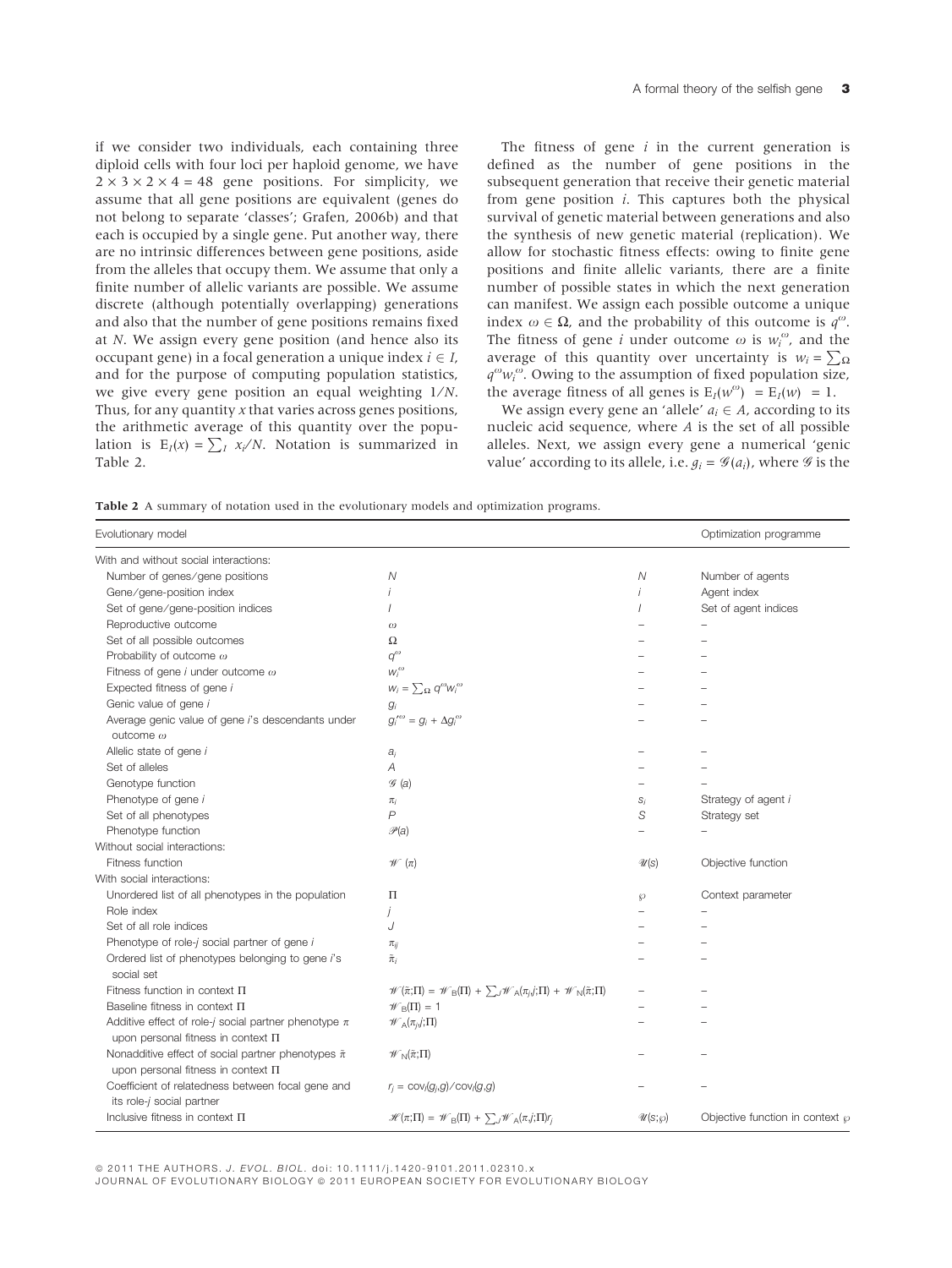'genotype function'. The assignment of genic values to alleles is arbitrary. For example, we may choose to assign a focal allele a genic value of 1 and all other alleles a genic value of 0, such that the average genic value corresponds to the population frequency of the focal allele. Alternatively, the assignment of genic values to alleles might be with reference to their phenotypic effects (i.e. average effects; Fisher, 1918). We denote the average genic value of the descendants of gene  $i$  in the next generation (under outcome  $\omega$ ) as  $g_i^{\prime\omega} = g_i +$  $\Delta g_i^{\omega}$ . Change in genic value between parent and offspring genes ( $\Delta g_i^{\omega} \neq 0$ ) may occur, owing to factors such as spontaneous mutation (i.e. change in  $a$ ) or generational differences in the average effect of an allele (i.e. changes to *G*; Fisher, 1941).

#### Genic selection

Selection is the part of the evolutionary process that gives rise to adaptation. Here, we give a formal account of selection in the model developed above, using Price's (1970, 1972) equation to describe the population genetic change that is driven by the differential fitness of genes. We express the change in average genic value between consecutive generations of the population as:

$$
\Delta E_I(g)^{\omega} = \text{cov}_I(w^{\omega}, g) + E_I(w^{\omega} \Delta g^{\omega}) \tag{1}
$$

The first term on the RHS of eqn 1 is the covariance, taken across all gene positions in the population, of a gene's fitness and its genic value, and this defines the action of 'selection' at the gene level. The second term on the RHS of eqn 1 is the expectation, taken across all gene positions in the population, of the product of a gene's fitness and the difference between its own genic value and that of its offspring, and this defines the 'transmission' effect. Transmission includes factors such as mutation (i.e. change in allelic variant) and change in the average effect of a gene between generations, and there is no reason to suspect that it is negligible (to be discussed later in this article).

Our aim is to determine whether selection (not evolution as a whole) leads to the appearance of agency at the level of the gene. Hence, in what follows, we focus exclusively upon the first term on the RHS of eqn 1, i.e. the change that is ascribed to selection. This is calculated as

$$
\Delta_S E_I(g)^{\omega} = \text{cov}_I(w^{\omega}, g) \tag{2}
$$

This expression still includes the impact of stochastic fitness effects, i.e. random drift. However, averaging over uncertainty eliminates such effects, giving an expression for the systematic selection of genes, hereafter 'genic selection' (cf. Grafen, 2000 and Gardner & Grafen, 2009):

$$
E_{\Omega}(\Delta_{S}E_{I}(g)) = cov_{I}(w,g)
$$
 (3)

This formalism for genic selection, mediated by fitness differences between genes, is analogous to expressions for natural selection, mediated by fitness differences between individual organisms (Price, 1970; see also Robertson, 1966, 1968). However, gene fitness may be literally different from organism fitness: it represents the gene's success in gaining gene positions in the subsequent generation, which may or may not involve the improvement of the carrier organism's reproductive success (or, indeed, fitness effects at the group level). For example, the formalism allows for gene conversion, transposition and meiotic drive: mechanisms that potentially incur fitness costs for the organism (Burt & Trivers, 2006) and that are traditionally regarded as accruing to the 'transmission' component of evolutionary change (Price, 1970).

## Adaptation and the optimization program

A dynamical, population-genetic analysis provides the proper basis for evolutionary theory. However, at the core of the concept of adaptation is the idea that phenotypes manifest apparent purpose, function and design: concepts that are alien to population genetics (Gardner, 2009). A formal language of purpose is provided by optimization theory, where such ideas are captured in the form of an optimization program, e.g.

$$
s \quad \max \quad \mathscr{U}(s) \tag{4}
$$
\n
$$
s \in S
$$

The optimization program (4) describes an (implicit) agent with an agenda and an instrument to be employed in the pursuit of its agenda. Specifically, the agent has a set of strategies S available to it (i.e. ways in which it may wield the instrument), and each strategy  $s \in S$  assigned a corresponding real value by the objective function  $\mathcal{U}(s)$ , according to how well the strategy performs in the pursuit of the agenda (the larger the value, the closer the agent is to having realized its objective).

Thus, the notion of purpose is expressed as a maximization problem: the agent seeks the strategy that will maximize its objective function (von Neumann & Morgenstern, 1944). This leads to a formal definition of an optimum. An optimal strategy is one that (i) belongs to the strategy set and (ii) when given as input to the objective function, returns an output that is equal to or greater than that of all other strategies in the set. Formally, an optimal strategy is  $s^*$  where  $\mathcal{U}(s^*) \geq \mathcal{U}(s)$  $\forall s \in S$ . Conversely, a suboptimal strategy is one that (i) belongs to the strategy set and (ii) returns a lower output from the objective function than at least one other member of the set. Formally, a suboptimal strategy is  $s^{\circ}$  where  $\exists s \in S:\mathscr{U}(s^{\circ}) < \mathscr{U}(s)$ . Importantly, although the optimization program provides a formal definition for optimality, it does not imply that optimality obtains – i.e. it sets a maximization problem, which may or may not be solved by the agent. This formalization therefore captures two important ideas about adaptation that were emphasized by Paley (1802): biological adaptations show contrivance with respect to some end, but this does not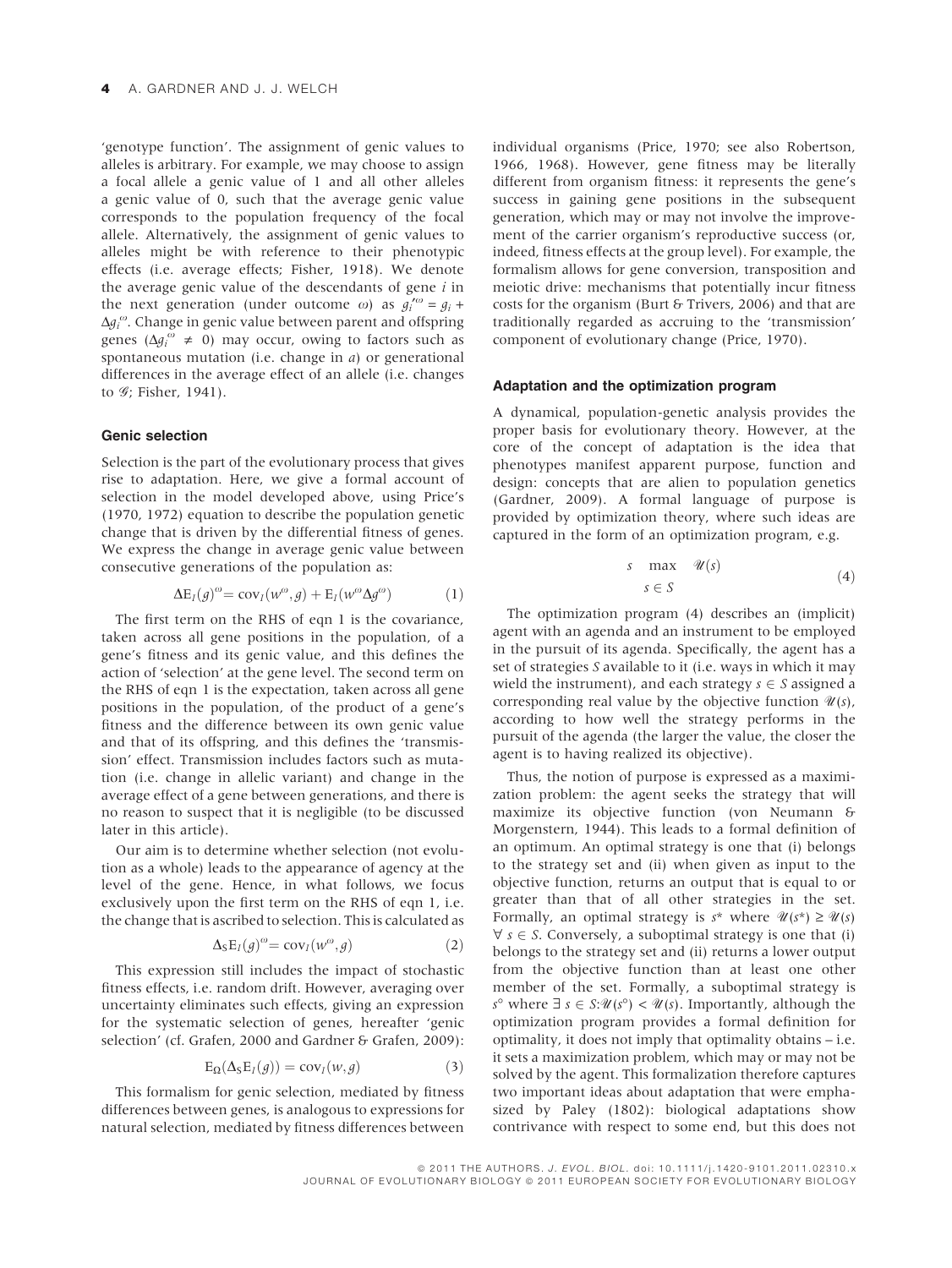imply perfection, or even optimality within constraints (Parker & Maynard Smith, 1990; Gardner, 2009).

## Gene as fitness-maximizing agent

The traditional view of adaptation at the level of the individual (Darwin, 1859; Hamilton, 1964, 1970, 1996 Ch. 2) has been formalized by identifying the agent described in an optimization program with an individual organism (Grafen, 2002, 2006a, 2007, 2009). Here, we are interested in forming a 'gene as maximizing agent' analogy, i.e. the idea that the gene is a purposeful agent with an agenda. Hence, the first step in forming the analogy is to identify the gene as the agent, which we do by assigning every agent the index i of the corresponding gene.

Second, we choose a phenotype, associated with the gene, to be the agent's instrument. Note that an instrument must be under the sole control of the corresponding agent. Hence, in order for the phenotype to fulfil this role, we must consider only phenotypes that are fully determined by the allele encoded by the corresponding gene. We denote the phenotype associated with this gene position by  $\pi_i = \mathcal{P}(a_i)$ , where  $\mathcal P$  is the 'phenotype' function' that relates allele to phenotype. Because there are a finite number of possible alleles, there are a finite set of possible phenotypes, which we denote P. With this notation in place, we may identify the phenotype as the gene's strategy, i.e.  $\pi_i \leftrightarrow s_i$ , and the set of possible phenotypes as the strategy set, i.e.  $P \leftrightarrow S$ .

To complete the analogy, we must to identify a candidate for the objective function  $\mathcal U$ , which the agent aims to maximize. We choose the gene's expected reproductive success, and in this section of the article, we assume that it is given by a very simple function of the gene's phenotype, i.e.

$$
w_i = \mathscr{W}(\pi_i) / \mathrm{E}_I(\mathscr{W}(\pi)) \tag{5}
$$

where  $\mathscr W$  is the 'fitness function'. Equation 5 assumes that the phenotypes associated with other genes do not impact upon the focal gene's expected fitness, except for a density-dependent scaling effect that is a necessary consequence of the assumption of fixed population size. This strong and unrealistic assumption of no social interaction between genes is relaxed in the next section of this article. With this notation in place, we may identify the fitness function with the objective function, i.e.  $W \leftrightarrow \mathcal{U}$ . Thus, the idea that the gene wields its phenotype as a means of achieving personal fitness is formally captured as an optimization program:

$$
\pi \quad \max \quad \mathscr{W}(\pi) \tag{6}
$$
\n
$$
\pi \in P
$$

This provides a formal statement of what we mean when we say that a gene is responsible for a phenotype and that the function of the phenotype is to maximize the gene's fitness. It provides a rigorous basis for forming statements about the optimality of phenotypes. In par-

ticular, an optimal phenotype is one that (i) belongs to the set of possible phenotypes and (ii) achieves an expected fitness that is equal to or greater than that of any other phenotype in the set. Formally, an optimal phenotype is  $\pi^*$  where  $\mathcal{W}(\pi^*) \geq \mathcal{W}(\pi)$   $\forall \pi \in P$ . Conversely, a suboptimal phenotype is one that (i) belongs to the set of possible phenotypes and (ii) achieves lower expected fitness than at least one other member of the set. Formally, a suboptimal phenotype is  $\pi^{\circ}$  where  $\exists$  $\pi \in P:\mathscr{W}(\pi^{\circ}) < \mathscr{W}(\pi)$ . Importantly, although the gene as maximizing agent analogy (6) provides a formal definition for phenotype optimality, it does not imply that optimality obtains – i.e. it defines the function of the phenotype, without stating that the gene achieves maximum fitness.

## Formal justification for the selfish gene

We have developed an evolutionary model that describes how selection acting upon genes drives genetic change of populations – summarized by dynamical equation (3). We have also developed a formal account of what it means to say that a gene is striving to maximize its fitness – summarized by optimization program (6). Here, we seek formal justification for the selfish-gene view, by establishing mathematical correspondences between the equations of motion (genetic change) and the calculus of purpose (genes maximizing their fitness). The translation of purpose into dynamics reveals that the optimization view recovers the results of a population-genetic analysis. The translation of dynamics into purpose captures the way in which genic selection gives rise to the emergence of apparently selfish genes.

We derive six correspondences between our dynamical and purposeful accounts of genic adaptation (Table 3; derivations given in Appendix). Correspondences I–V translate gene-optimization scenarios into populationgenetic results. Specifically, if all agents described in the optimization view are behaving optimally, then this corresponds to a scenario in the population-genetic model where there is no selection with respect to any genic value (no 'scope for selection'; I), and where no allele in the permitted set can be introduced to the population, which will increase in frequency from rarity under the action of genic selection (no 'potential for positive selection'; II); if all agents are suboptimal, but equally so, then there is no scope for selection (III) but there is potential for positive selection, i.e. there exists an allele that, if introduced into the population, is expected to increase in frequency from rarity, under the action of genic selection (IV); and if agents vary in their optimality, then there is scope for selection, and the selective change in the average of every genic value and in every allele frequency is given by its covariance, across all gene positions, with relative attained maximand (i.e. relative fitness; V). Arising from these five correspondences is a further correspondence (VI), translating in the opposite

ª 2011 THE AUTHORS. J. EVOL. BIOL. doi: 10.1111/j.1420-9101.2011.02310.x

JOURNAL OF EVOLUTIONARY BIOLOGY ª 2011 EUROPEAN SOCIETY FOR EVOLUTIONARY BIOLOGY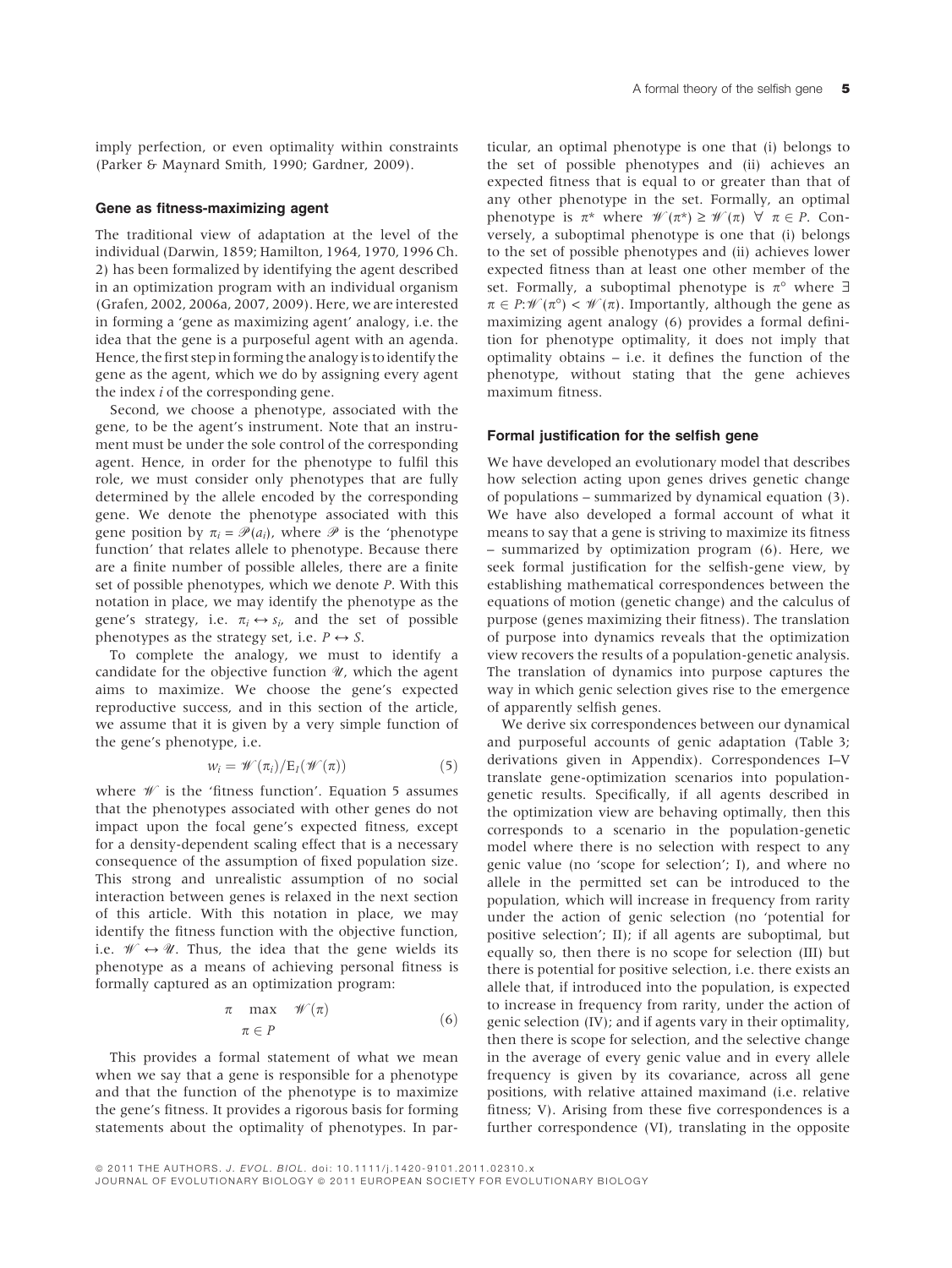Table 3 Correspondences between dynamical and purposeful accounts of gene-level adaptation. Formal justification for the 'gene as fitness maximizing agent' view rests upon the ability to translate this way of thinking into formal population genetics, and vice versa.

| Numeral | Correspondence                                                                                                                                                                                                      |
|---------|---------------------------------------------------------------------------------------------------------------------------------------------------------------------------------------------------------------------|
|         | If all agents are optimal, there is no scope for selection (no<br>expected change in the average of any genic value)                                                                                                |
| Ш       | If all agents are optimal, there is no potential for positive<br>selection (no introduced allele can increase from rarity<br>due to selection)                                                                      |
| Ш       | If all agents are suboptimal, but equally so, there is no scope<br>for selection (no expected change in the average of any<br>genic value)                                                                          |
| IV      | If all agents are suboptimal, but equally so, there is potential<br>for positive selection (there exists an allele that, if introduced,<br>can increase from rarity due to selection)                               |
| V       | If agents vary in their optimality, there is scope for selection,<br>and change in the average of all genic values, and in all<br>gene frequencies, is given by their covariance with relative<br>attained maximand |
| VI      | If there is neither scope for selection nor potential for positive<br>selection, all agents are optimal                                                                                                             |

direction, which states that if there is neither scope for selection nor potential for positive selection, then all agents must be behaving optimally.

These correspondences are analogous to those derived by Grafen (2002, 2006a), for the 'individual as maximizing agent' analogy, that justify seeing organisms as economic agents, and by Gardner & Grafen (2009), for the 'clonal group as maximizing agent' analogy, that do the same for colonies of clonal organisms. We have shown that genes also formally qualify as adaptive agents, insofar as our simplified biological model can be regarded as painting an accurate picture of the real world. One major limitation of the model is that it assumes that genes do not impact upon each other's fitness, aside from a density-dependent scaling effect. The next section relaxes this assumption.

## A formal theory of the social gene

## Phenotype, personal fitness and inclusive fitness

In this section, we allow for a more realistic link between phenotypes and fitness. In particular, we permit social interactions between different genes. We assume that the fitness of a focal gene is dependent upon the phenotypes expressed by a given 'social set' of genes, potentially including the focal gene itself. We assume that this network of socially interacting gene positions is established prior to the assignment of alleles to these gene positions. (However, once populated with genes, the genic and allelic values of socially interacting gene positions may be correlated.) In addition, we assume that the social network appears identical from the

perspective of every gene position, such that there are no intrinsic differences between gene positions, aside from the alleles that they – and their social partners – carry.

The impact upon fitness of a social partner's phenotype may depend upon the 'role' within which this social partner is acting (Grafen, 2006a). For example, the fitness effect of the phenotype of a social partner in the role of 'homologous gene in the same diploid cell' may be different from the fitness effect of the same phenotype expressed by a social partner in the role of 'homologous gene in a neighbouring cell' or, indeed, in the role of 'self'. We define a set of roles J, and we assume that for every focal recipient gene, there is one and only one gene in each of the actor roles  $j \in J$ . Moreover, we assume that every individual occurs once and only once in each role  $i \in J$ . Thus, we identify the role-j actor gene that mediates the fitness of recipient gene i with a subscripted *ij*. For example, the phenotype of this actor is  $\pi_{ii}$ . The ordered list of phenotypes expressed by genes in all the actor roles with respect to a focal recipient gene *i* is  $\tilde{\pi}_i$ . Note that roles need not be reciprocal: if a gene acts in a given role so as to mediate the fitness of another gene, then the latter need not act in the same role to mediate the fitness of the former. Indeed that the former is a member of the latter's social set does not imply that the latter is a member of the former's social set.

We also allow the overall phenotypic composition of the population to mediate a gene's fitness. This allows for 'playing the field' interactions, sensu Maynard Smith (1982, p. 23), in addition to the social interaction with explicit partners considered above. We compile an unordered list of all the phenotypes expressed in the population (one entry for every gene) and denote this  $\Pi$ . Thus, we may define a new fitness function, such that

$$
w_i = \mathscr{W}(\tilde{\pi}_i; \Pi) \tag{7}
$$

Without the loss of generality, we can decompose personal fitness into a sum of separate effects:  $\mathcal{W}(\tilde{\pi}_i;\Pi) = \mathcal{W}_B(\Pi) + \sum_{J} \mathcal{W}_A(\pi_{ij},j;\Pi) + \mathcal{W}_N(\tilde{\pi}_i;\Pi),$  where subscripts B, A and N denote baseline fitness (a function of population composition only), the additive effect of the phenotype of social partner of given role upon fitness in the context of the given population composition and the residual (nonadditive) effect of social partner phenotypes on fitness in the context of the given population composition, respectively (see Appendix for details).

In addition to personal fitness, we may also compute a focal gene's inclusive fitness by (i) re-assigning all additive fitness effects to the actor (rather than to the recipient, as was done above); (ii) weighting each additive fitness component by the appropriate coefficient of relatedness, defined as  $r_i = \text{cov}_I(g_i, g) / \text{cov}_I(g, g)$ , which is equal to the slope of the least-squares linear regression of role-j social partner genic value against a gene's own genic value (Orlove & Wood, 1978; Queller, 1992; Frank,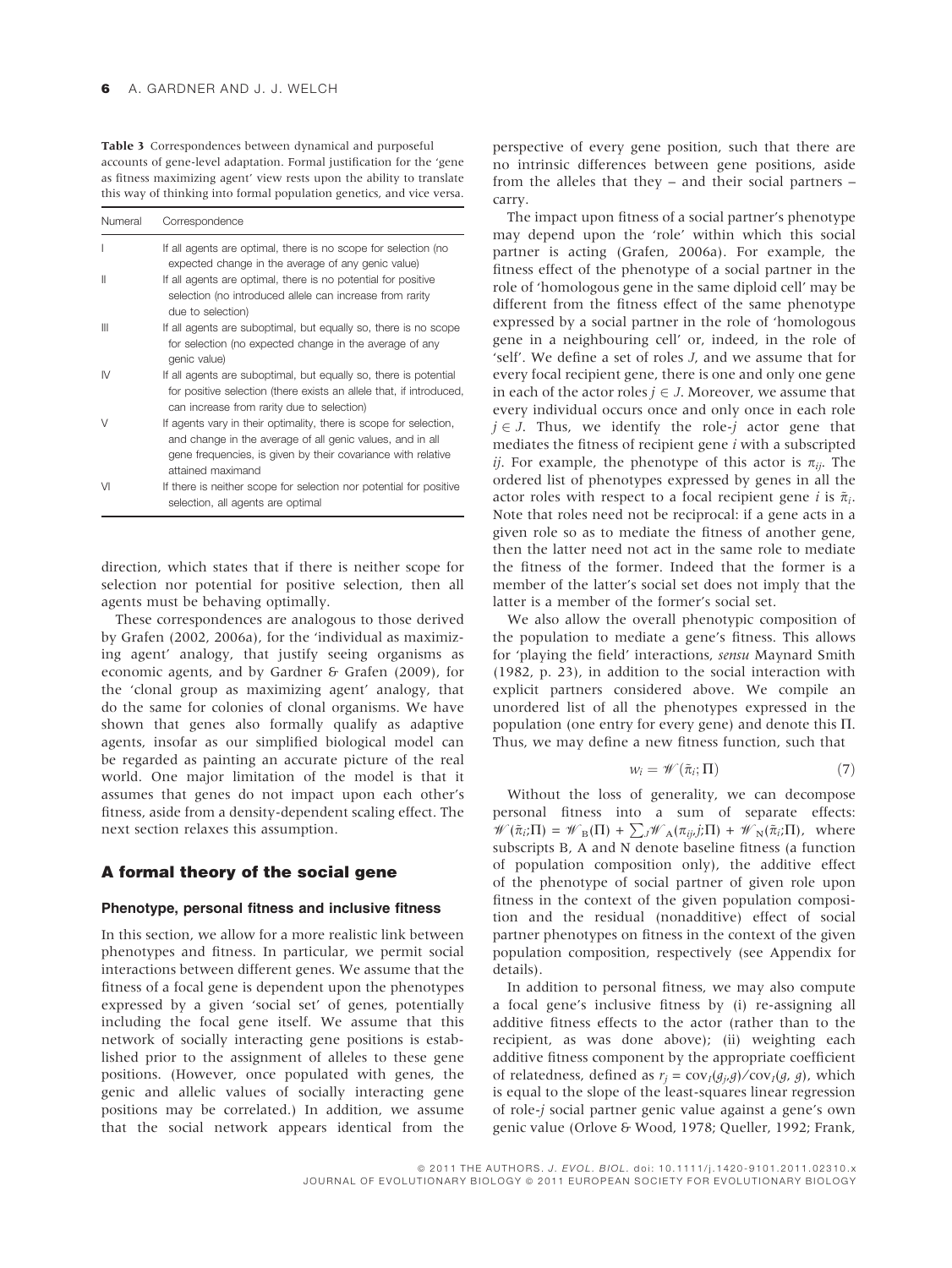1998) and (iii) neglecting all nonadditive social effects. This yields

$$
\mathcal{H}(\pi_i; \Pi) = \mathcal{W}_B(\Pi) + \Sigma_J \mathcal{W}_A(\pi_i, j; \Pi) r_j \tag{8}
$$

Equation 8 is analogous to the definition of inclusive fitness for individual organisms (Hamilton, 1964, 1970; Grafen, 2006a; Gardner et al., 2011). Here, we have made clear that the neglecting of nonadditive effects takes place in the computation of inclusive fitness, not in the construction of the underlying evolutionary model. That is, we do allow for arbitrary nonadditive interactions between genes in our model. Note that nonadditive effects were assumed absent in Grafen's (2006a) model of inclusive fitness–maximizing organisms.

Classification of the social behaviours of individual organisms is made according to the sign of the additive fitness impact on actor and recipient:  $+/+$  behaviours are mutually beneficial,  $+/-$  behaviours are selfish,  $-/+$ behaviours are altruistic and  $-\prime$  - behaviours are spiteful (Hamilton, 1964, 1970; West et al., 2007). This scheme readily extends to the social behaviours of genes. Assuming two roles, 'self'  $(j = 1)$  and 'social partner'  $(j = 2)$ , the additive impact upon actor fitness is  $\mathscr{W}_{A}(\pi_{i},1;\Pi)$  and the additive impact upon recipient fitness is  $\mathscr{W}_A(\pi_i, 2;\Pi)$ . Because each of these quantities can take positive or negative values, a gene's behaviour can be classified as either mutually beneficial  $(+/+)$ , selfish  $(+/-)$ , altruistic  $(-/+)$  or spiteful  $(-/-)$ . Behaviours that have fitness consequences for further recipients are more difficult to classify in this simple pairwise scheme. However, this ambiguity also exists in the classification of organismal social behaviours (West & Gardner, 2010).

#### Gene as inclusive fitness–maximizing agent

In the previous section, which excluded social interaction, a formal analogy of gene as maximizing agent was developed in which the (personal) fitness function  $\mathscr W$ was identified as the objective function  $\mathcal U$ . The input of the fitness function was the gene's phenotype  $\pi$ , and this was identified as the strategy s that provides the input for the objective function.

The incorporation of social interactions into the model raises some difficulties for this approach. First, the personal fitness function takes as one of its arguments the phenotypic composition of the entire population,  $\Pi$ . This cannot be considered analogous to an agent's strategy in the gene's eye view, as it cannot be regarded as under the control of a single gene. Our solution is to make the objective function explicitly dependent upon a global context parameter – i.e.  $\mathcal{U}(s;\varphi)$  – and to identify the phenotypic composition of the population with this context parameter:  $\Pi \leftrightarrow \varphi$ . Thus, the optimization problem is now considered to be conditional upon the (shared) context within which the agents find themselves. Future work to tackle game-theoretic aspects of the gene's eye view will need to make the dependence of the context parameter upon the strategies of other maximizing agents more explicit within the optimization program itself. However, this is beyond the scope of the present article.

Second, the personal fitness function takes as its other argument the full list of phenotypes  $\tilde{\pi}_i$  expressed by those genes that mediate the focal gene's fitness (the social set). This cannot be considered analogous to the strategy of a single agent in the gene's eye view and nor can it be considered a global context parameter, as it is expected to vary from gene to gene. Our solution is to abandon the idea that the gene strives to maximize its personal fitness  $W$ , and instead, we consider that it is inclusive fitness  $H$ that the gene is interested in maximizing. This takes as its arguments the phenotype  $\pi_i$  of the focal gene and the population context  $\Pi$  in which this gene finds itself. Hence, we write  $\mathcal{H} \leftrightarrow \mathcal{U}$ .

If all other aspects of the analogy remain as specified in the previous section, we may express the gene as inclusive fitness–maximizing agent analogy in the form of an optimization program:

$$
\pi \quad \max \quad \mathcal{H}(\pi; \Pi) \tag{9}
$$
\n
$$
\pi \in P
$$

This provides a formal statement of what we mean when we say that a gene wields its phenotype as an instrument in the pursuit of its objective to maximize its inclusive fitness. It provides a rigorous basis for making statements about the conditional optimality of phenotypes, in this respect. In particular, an optimal phenotype is one that (i) belongs to the set of possible phenotypes and (ii) achieves an inclusive fitness that is equal to or greater than that of any other phenotype in the set, conditional upon population composition. Formally, an optimal phenotype is  $\pi^*$  where  $\mathcal{H}(\pi^*;\Pi) \geq \mathcal{H}(\pi;\Pi)$   $\forall$  $\pi \in P$ . Conversely, a suboptimal phenotype is one that (i) belongs to the set of possible phenotypes and (ii) achieves lower inclusive fitness than at least one other member of the set, conditional upon population composition. Formally, a suboptimal phenotype is  $\pi^{\circ}$  where  $\exists$  $\pi \in P:\mathscr{H}(\pi^{\circ};\Pi) < \mathscr{H}(\pi;\Pi)$ . For the purpose of evaluating the optimality of a phenotype that is absent from the given population, we assume the corresponding allele can be introduced at vanishingly low frequency with negligible disturbance to the population composition or genetic relatedness of social partners. Hence, we strictly interpret  $\mathcal H$  as evaluating inclusive fitness of a phenotype  $\pi$  in the context of a population in the vicinity of  $\Pi$ .

## Formal justification for the social gene

Here, we derive correspondences between the action of genic selection – summarized by dynamical equation (3) – and the idea of the gene as an inclusive fitness–maximizing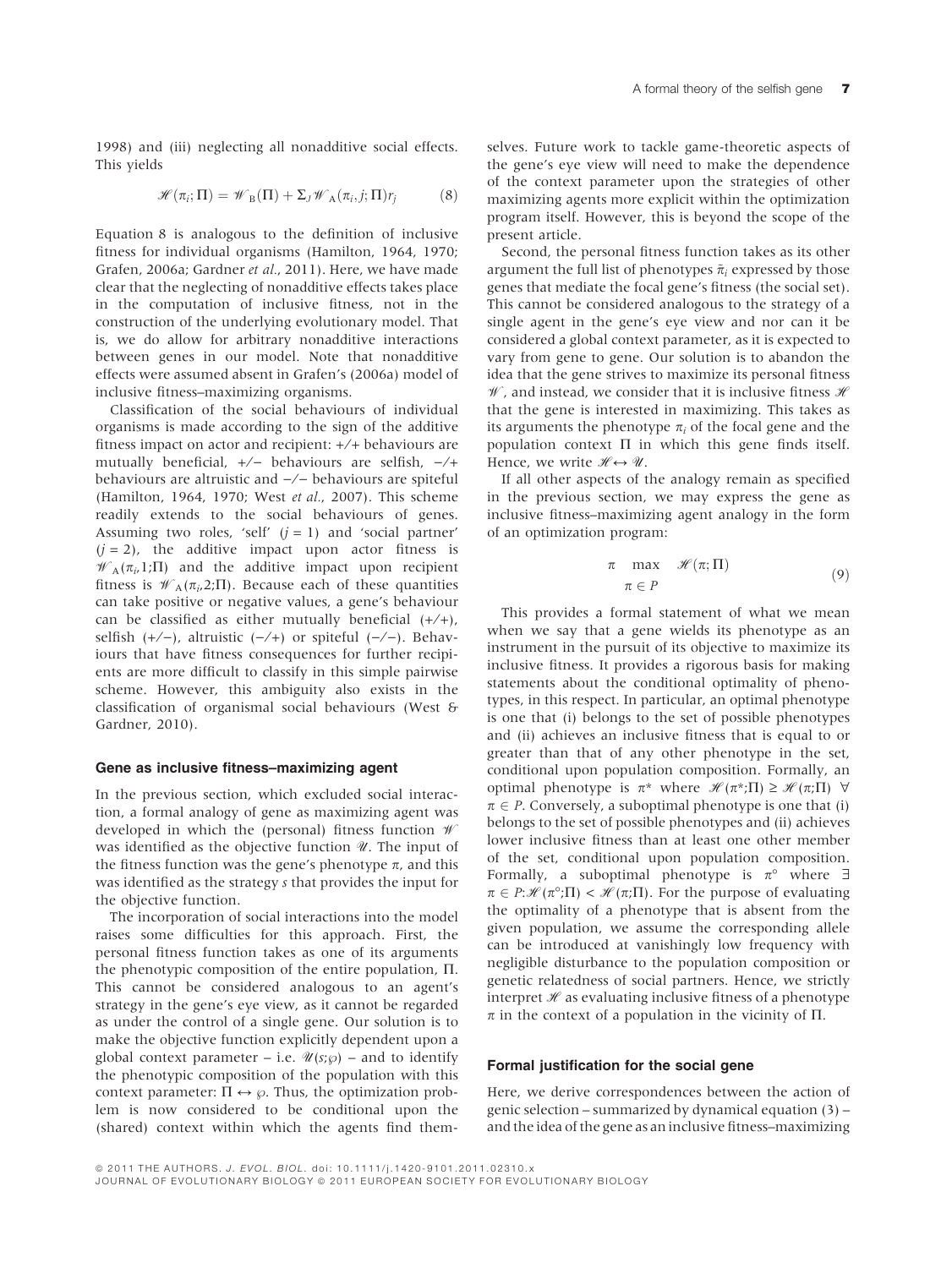agent – summarized by optimization program (9). This generalizes the link between our dynamical and purposeful accounts of genic adaptation (Table 3; derivations given in Appendix).

Our six correspondences are the same as were derived for the model lacking social interactions: if all genes are behaving optimally, then there is neither scope for selection (I) nor potential for positive selection (II); if all genes are behaving suboptimally, but equally so, then there is no scope for selection (III) but there is potential for positive selection (IV); if genes vary in their optimality, then the change in the average of all genic values and in all allele frequencies is equal to the covariance, taken over all gene positions, of attained maximand (inclusive fitness; V); and if there is neither scope for selection nor potential for positive selection, then all genes are behaving optimally (VI). These formal correspondences reveal that the view of genes as inclusive-fitness maximizers can be translated into rigorous, population-genetic statements. They also formally capture the sense in which the dynamics of genic selection is governed by the design principle of inclusive-fitness maximization, leading to the emergence of genic adaptations that appear to function for this purpose.

## Difficulties of the theory

Laborious as it is, a benefit of the formal approach taken in this article is to force us to be clear about what we mean by the theory of selfish genes: a subject upon which there has been little agreement (Daly, 1980; Maynard Smith, 1987; Lloyd, 2001, 2005). Working with a clear definition makes it much easier to identify and distinguish between the many criticisms that have been levelled at this approach. A list of distinct criticisms is catalogued in Table 1, and each is addressed in this section. All of these criticisms have been raised by multiple authors, but they have not always been separated in this way.

A first objection to taking the gene's eye view is simply that 'genes do not have intentions' (Stent, 1977; Langley, 1977; Midgley, 1979, 1983; Daly, 1980; Table 1, row 1). However, the point of formal Darwinism (Grafen, 2002, 2003, 2006a, 2007, 2009; Gardner, 2009; Gardner & Grafen, 2009) is to show that the metaphor of agency (as embodied in an optimization program) can have predictive power over a dynamical system (i.e. a populationgenetic model) that contains no intentionality of any kind, let alone 'true' intention (whatever that means; Dennett, 1989 Ch. 3). We have shown that the metaphor can be applied to genes as well as to organisms.

But why invoke imaginary agents when a dynamical description of evolution would be less misleading and more complete (Stent, 1977; Haig, 1997; Grafen, 2003; Charlesworth, 2006; Godfrey-Smith, 2009; Noble, 2011)? A full description of evolutionary change includes transmission effects, genetic drift and nonadditive gene interaction, and these factors show no correspondence to the idea of gene-level intentionality (eqns 1–3 and 8), but may have substantial effects on evolutionary outcomes. A pragmatic response is to note the overwhelming empirical success of optimization-based research in the study of organism-level adaptation (Maynard Smith, 1982 Ch. 1, 1987; Parker & Maynard Smith, 1990; Grafen, 2007; West, 2009 Ch. 11). A priori, there is no reason to suspect that this approach must fail when applied at the gene level. Its scientific utility will ultimately be judged by empiricists and not by theoreticians or philosophers. More fundamentally, the language of intentionality is unavoidable if we are to fully explain the apparent design of the living world (Paley, 1802; Darwin, 1859; Leigh, 1971; Dennett, 1989; Gardner, 2009; Grafen, 2009). For this purpose, the correspondence of the optimization program to just one component of the total evolutionary change highlights two important facts about adaptation: that only selection (and not transmission effects or drift) has a tendency to generate apparent design (Grafen, 2003; Gardner, 2009; Lenormand et al., 2009; Ewens, 2011) and that adaptation does not imply perfection of design, or even optimality within specified constraints (Paley, 1802; Langley, 1977; Lewontin, 1977; Dawkins, 1982; Maynard Smith, 1987; Parker & Maynard Smith, 1990; Gould, 2002; Gardner, 2009).

A second major difficulty for the theory of the selfish gene is to decide exactly what the 'gene' is (Stent, 1977; Bateson, 2006; Daly, 1980; Williams, 1966, 1992; Haig, 1997; Hull, 2001; Lloyd, 2005; Table 1, row 2). When being most explicit, Dawkins (1976) defines the gene as a 'distributed agent' comprising every copy of a particular allele. However, most applications of selfish-gene theory locate agency at the level of the physical scrap of nucleic acid – e.g. the transposon (Burt & Trivers, 2006) – and this is the approach we have taken here (see also Hamilton, 1972). There are conceptual problems with the idea of the allele as a maximizing agent: the allele is associated with a particular phenotype and hence is better seen as an encoded strategy, rather than an agent in its own right. In contrast, we can, for our purposes, readily imagine an intentional scrap of nucleic acid deciding which protein it is to encode, and this permits a formal separation of the notions of agent and strategy. There may be viable alternatives that recover the distributed-agent view, such as seeing the gene as a cloud of identical-by-descent scraps of nucleic acid. However, such agents are statistical rather than concrete objects, and it is difficult to assign diffuse probabilistic clouds a causal role in evolutionary biology.

A third criticism concerns the word 'selfish' (Table 1, row 3). In the primary literature, the term 'selfish gene' commonly denotes a genetic element that spreads despite decreasing the inclusive fitness of its 'host' organism (Burt & Trivers, 2006). The usefulness of taking the 'gene's eye view' in such cases is clear, especially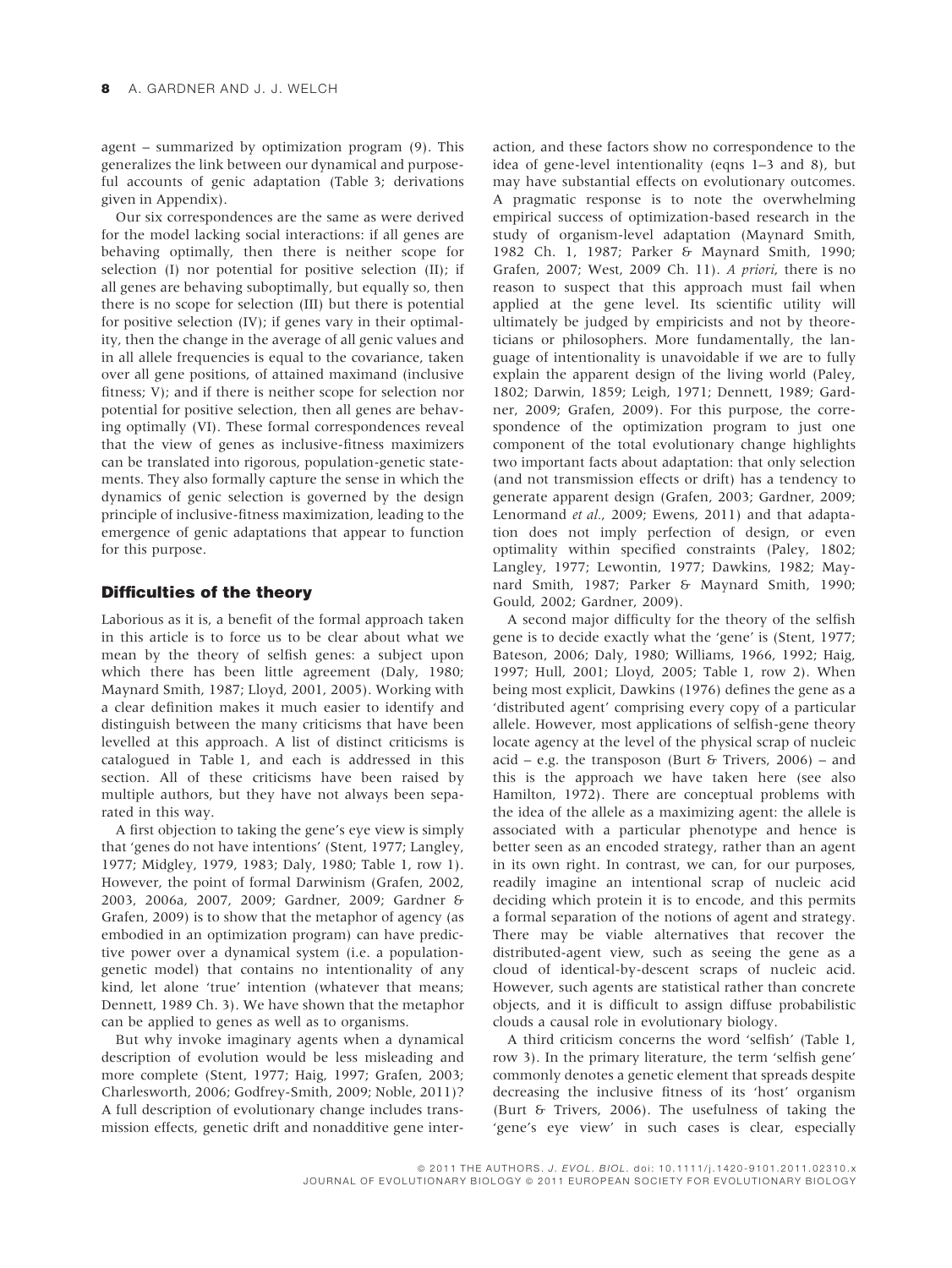considering the conceptual tangles of early attempts to explain the high prevalence of selfish genetic elements in natural populations (e.g. Gershenson, 1928, pp. 506– 507). However, the theory of the 'selfish gene' was originally intended to apply more widely, i.e. to all genes, not just to intragenomic outlaws. Specifically, selfishgene theory represents an attempt to reduce organismal altruism to the self-interested behaviour of a more fundamental agent (Dawkins, 1976, 1978, 1982). Our formalism suggests that this attempt does not succeed. When a gene's fitness is mediated by the action of other genes, genes are expected to behave as if striving to maximize their inclusive fitness, rather than their personal fitness (eqns 8 and 9). Such social effects may therefore drive the evolution of unselfish behaviour among genes, such as altruism and spite (Burt & Trivers, 2006; West et al., in press). Hence, the theory of the selfish gene appears misnamed. Certain elements of the theory can be rigorously justified – in particular, the notion of the 'striving' or 'intentional' gene – but only if we change the way we think about the agenda of this agent. The theory works as an application of Hamilton's (1964, 1970, 1996 Ch. 2) theory of inclusive fitness to the gene level, but not as a recasting of that theory as originally applied at the organism level (Dawkins, 1976, 1978, 1982).

The claim that genes must always be selfish is closely connected to the attribution of agency to the allele (Table 1, row 2). Because the allele can be seen as the ultimate beneficiary of the evolutionary process (Dawkins, 1976, 1978, 1982; Hampe & Morgan, 1988; Williams, 1992; Lloyd, 2001; but see Godfrey-Smith 2011), it is taken to follow that its actions are, by definition, selfish. But this argument fails if, as we argue, the allele cannot function as an intentional agent. More generally, the formalism that allows us to capture the notion of adaptation in mathematical terms does not require that we should seek 'fundamental' agents who are always selfish. Genes do play a fundamental role, on the dynamical side of adaptation theory: it is via the medium of gene-frequency change that adaptations – at any level of biological organization – are moulded by the action of selection (Fisher 1930; Grafen, 2002, 2003; Gardner, 2009; Gardner & Grafen, 2009; Ewens, 2011). However, this role should not be confused with the notions of intentionality and selfishness, which belong to the optimization side of adaptation theory.

A fourth criticism of the gene's eye view is that, because a gene's fitness is prone to vary as a function of its genetic background, considering each gene in isolation can be misleading (Sober & Lewontin, 1982; Dover, 2000; Gould, 2002; Okasha, 2006 Ch. 5; Table 1, row 4). A gene might, for example, be selected for in one genetic background and selected against in another. However, we have shown that genes can be considered as inclusive fitness–maximizing agents irrespective of the degree of such epistatic effects, by defining inclusive fitness (eqn 8) in such a way as to exclude nonadditive effects. Although such effects may mediate genotypic change, they do not contribute to the genetic change that defines the action of selection (Grafen, 2003; Crow, 2008; Ewens, 2011; Gardner et al., 2011) and show no correspondence with the optimization program. So, although neglect of these epistatic effects will lead to a less complete (and potentially quite inaccurate) account of the evolutionary process (Charlesworth, 1990; Nagylaki, 1991, 1993; Gould, 2002; Okasha, 2006, p. 160; Table 1, row 1), the gene's eye view does function adequately as a theory of adaptation. Furthermore, this argument does not just apply to genes. Only additive genetic effects contribute to the action of selection acting upon organisms (Crow, 2008; Ewens, 2011; Gardner et al., 2011), and only these show correspondences with the analogy of the organism as maximizing agent (Grafen, 2002, 2003, 2006a, 2007).

A fifth criticism of the selfish-gene perspective is that most phenotypes of interest are multigenic in their underlying architecture and/or shaped by environmental effects and hence cannot be interpreted as expressing the intentions of a single gene (Langley, 1977; Lewontin, 1977; Bateson, 1978, 2006; Daly, 1980; Dawkins, 1982; Mayr, 1983; Dover, 2000; Gould, 2002; Noble, 2011; Table 1, row 5). Our formalism supports this criticism: a strategy is, by definition, under the full control of a single agent. This puts strong constraints upon the kinds of phenotype that can be addressed by the selfish-gene perspective: the phenotype cannot be mediated by social or environmental effects. Gene-level adaptations will usually have to be sought at a relatively proximate level – such as at the level of proteins – or else be defined in a convoluted and nonintuitive manner.

However, it is not clear that this is really a limitation: any complex phenotype – such as the eye, which is traditionally viewed as an organism-level adaptation – can, at least in principle, be dissected into a large number of gene-level adaptations, each involving realized phenotypes that are conditional upon various 'environmental' cues. Are there any grounds for preferring one view of adaptation to the other (Dawkins, 1982 Ch. 1; Sterelny & Kitcher, 1988; Kitcher et al., 1990; Lloyd, 2005)? Following Williams (1966), Occam's Razor can be employed to argue for the gene's eye view, on the basis that it accounts for phenomena as diverse as meiotic drive and (bits of) the eye, without positing unnecessary organism-level agents (Dawkins, 1982; Kitcher et al., 1990). On the other hand, as most phenotypes are not impacted by Mendelian outlawry, the Razor can also be made to argue for the reverse position: why assume a very large number of gene-level agents, when a single organism-level agent will suffice? Moreover, the hallmark of design is the contrivance of multiple parts as if for a common purpose (Paley, 1802; Gardner, 2009), and organisms enjoy a much greater potential for the elaboration of complex design than do mere molecular agents (Hurst et al., 1996; Hammerstein & Hagen, 2006).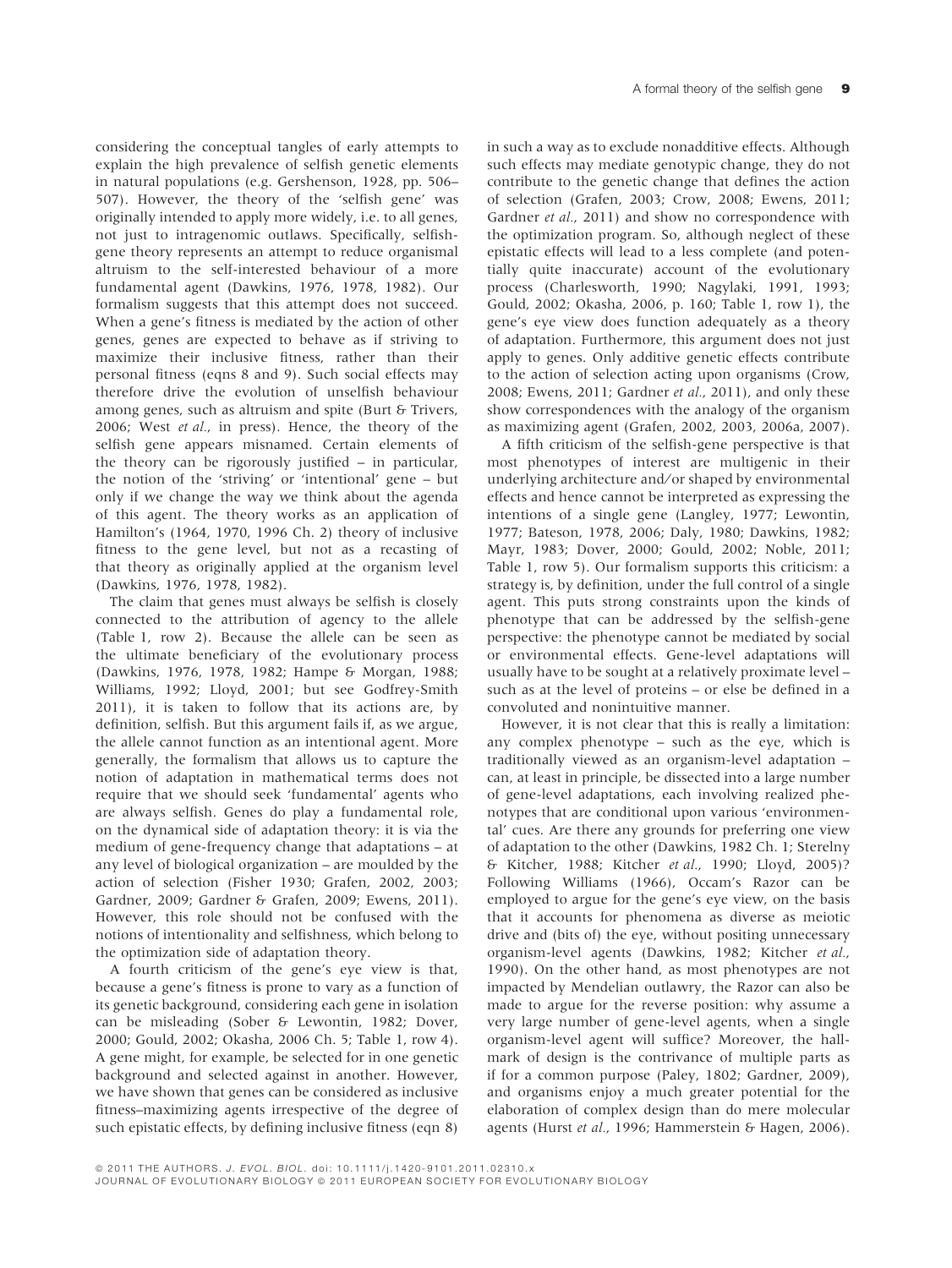Indeed, treating the organism as a maximizing agent formally captures this idea of common purpose, showing how the evolutionary dynamics of all genes, with the same pattern of inheritance, correspond to the same optimization program (Grafen, 2002, 2006a, 2007; Gardner, 2009; Gardner & Grafen, 2009).

A sixth criticism of the theory is that the gene's eye view misrepresents the 'causal structure' of adaptive evolution (Table 1, row 6). The same selective event can often be described in multiple, mathematically equivalent ways, corresponding to different partitions of the total evolutionary change (Sterelny & Kitcher, 1988; Kitcher et al., 1990; Okasha, 2006). For example, heterozygote disadvantage can be modelled by assigning an organismal fitness to each diploid genotype or else by assigning context-dependent fitnesses to each allele, and the predictions will be exactly the same. Some critics have argued that, mathematical equivalence notwithstanding, the gene's eye view misrepresents the causal structure of selection in such scenarios (Wade, 1978; Sober & Lewontin, 1982; Dover, 2000; Gould, 2002; Lloyd, 2005; Okasha, 2006).

Insofar as they concern adaptation, these disputes relate to its proximate cause, i.e. the manner in which biological entities interact with their environment in a way that makes a difference to replicator success (Hull, 2001; Lloyd, 2001, 2005; Okasha, 2006). The approach taken here asks a different set of questions, concerning ultimate causation: why do we observe adaptations, at what level of biological organization are they manifest, and what do they appear designed to achieve (Gardner, 2009)? Accordingly, our notion of agency implies something other than 'important actor in the evolutionary process' or 'target of selection' (Bateson, 1978, 2006; Dover, 2000; Grafen, 2000; Gould, 2002). Rather, it concerns the notion of the 'maximizing agent', which is a crucial component of any formal theory of function, purpose, intention or design. In our formalism, a phenotype might be considered a gene-level adaptation, even if no within-organism selection has taken place. The grounds for choosing between different descriptions must be sought elsewhere (e.g. Table 1, row 5). Furthermore, by refocusing attention on the control of the adaptive phenotype – i.e. the identification of the maximizing agent who wields the instrument – the present framework stresses an issue with genuine empirical purchase (Dawkins, 1982; Hurst et al., 1996; Mehdiabadi et al., 2002; Grafen, 2008).

## Conclusions

We have developed the first formal theory of the selfish gene, by constructing a 'gene as maximizing agent' analogy. We have linked notions of gene-level intentionality (captured by an optimization program) to evolutionary-genetic dynamics (captured by Price's equation). This has provided formal justification for viewing genes as purposeful, adaptive agents and has allowed us to address several criticisms that have been levelled at the selfish gene over the decades since its conception. We have aimed for conceptual clarity rather than full generality, so our model necessarily neglects certain biological complexities, such as class structure. We have assumed that all loci are equivalent and that the population is homogeneous in its social networks. Relaxing such assumptions is an important goal for future research. Nevertheless, we have allowed for arbitrary social interaction with an arbitrary number of social partners and arbitrary additive and nonadditive fitness effects. We have shown that, in general, the gene should be regarded as striving to maximize its inclusive fitness and not its personal fitness. Hence, genes may be altruistic and spiteful as well as selfish. We have laid the formal foundations for a research programme that views genes as inclusive fitness–maximizing agents. As with any research programme, the gene's eye view cannot be considered a simple hypothesis that can be falsified with a single experiment. Rather, it must ultimately be judged according to how well it facilitates hypothesis generation and empirical testing and advancing scientific understanding of the natural world.

## Acknowledgments

We thank João Alpedrinha, Brian Charlesworth, Troy Day, Warren Ewens, Craig MacLean, Allen Moore, Denis Noble, Francisco Úbeda, Stuart West and especially Alan Grafen for helpful discussion. AG is supported by research fellowships from Balliol College and the Royal Society.

## References

- Bateson, P.P.G. 1978. Book review: The selfish gene by Richard Dawkins. Anim. Behav. 26: 316–318.
- Bateson, P.P.G. 2006. The nest's tale. A reply to Richard Dawkins. Biol. Philos. 21: 553–558.
- Burt, A. & Trivers, R. 2006. Genes in Conflict. Belknap Press, Cambridge, MA.
- Charlesworth, B. 1990. Optimization models, quantitative genetics, and mutation. Evolution 44: 520–538.
- Charlesworth, B. 2006. Conflicts of interest. Curr. Biol. 16: R1009–R1011.
- Crow, J.F. 2008. Maintaining evolvability. J. Genet. 87: 349–353.
- Daly, M. 1980. Contentious genes: a commentary on The selfish gene by Richard Dawkins. J. Soc. Biol. Struct. 3: 77–81.
- Darwin, C.R. 1859. On the Origin of Species by Means of Natural Selection, or the Preservation of Favoured Races in the Struggle for Life. John Murray, London, UK.
- Dawkins, R. 1976. The Selfish Gene. Oxford University Press, Oxford, UK.
- Dawkins, R. 1978. Replicator selection and the extended phenotype. Z. Tierpsychol. 47: 61–76.
- Dawkins, R. 1982. The Extended Phenotype. Oxford University Press, Oxford, UK.

ª 2011 THE AUTHORS. J. EVOL. BIOL. doi: 10.1111/j.1420-9101.2011.02310.x JOURNAL OF EVOLUTIONARY BIOLOGY ª 2011 EUROPEAN SOCIETY FOR EVOLUTIONARY BIOLOGY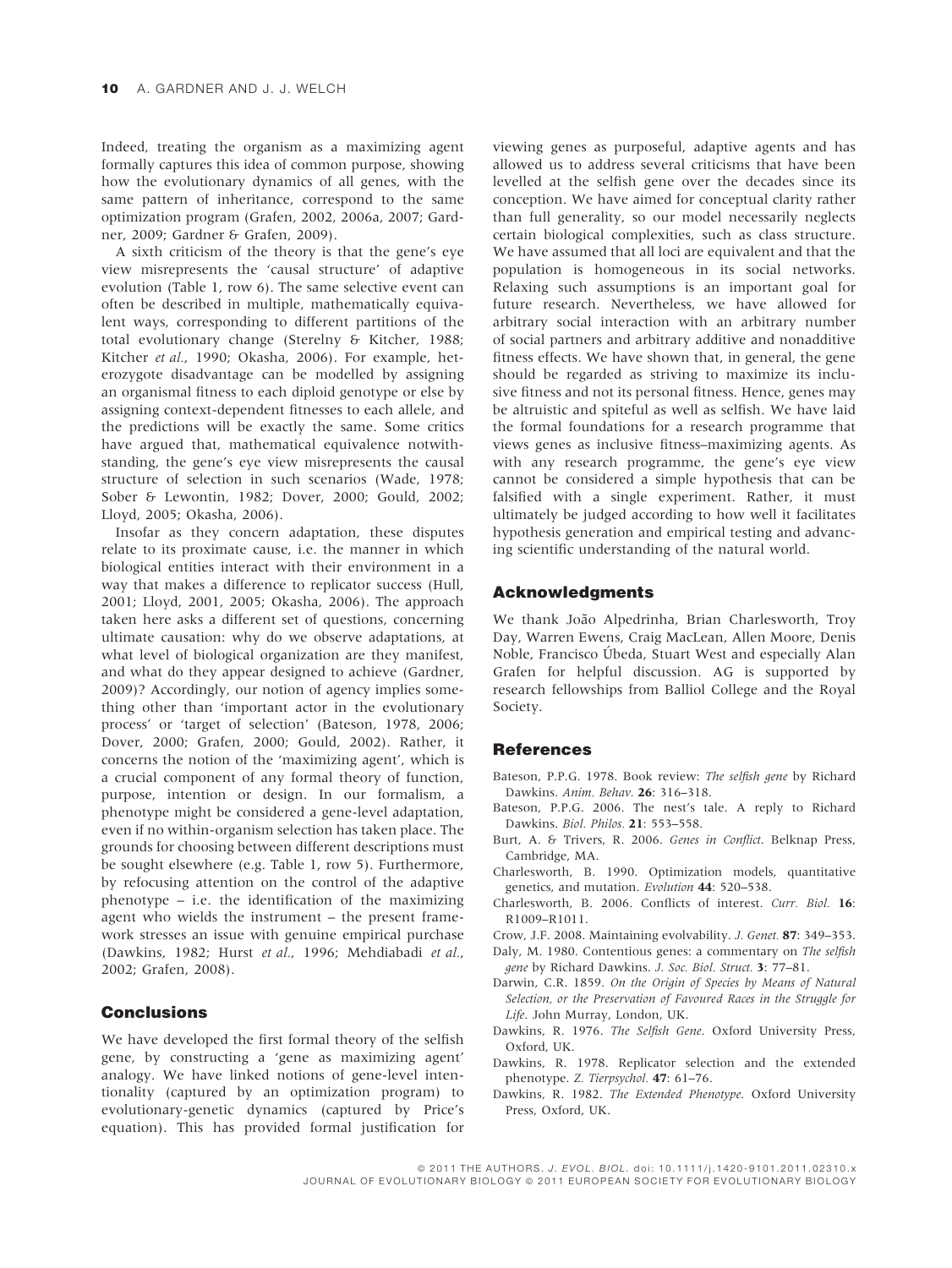- Dennett, D.C. 1989. The Intentional Stance. MIT Press, Cambridge, MA.
- Dover, G. 2000. Anti-Dawkins. In: Alas Poor Darwin: Arguments Against Evolutionary Psychology (H. Rose & S. Rose, eds), pp. 55– 77. Harmony Books, New York, NY.
- Ewens, W.J. 2011. What is the gene trying to do? Br. J. Philos. Sci. 62: 155–176.
- Fisher, R.A. 1918. The correlation between relatives on the supposition of Mendelian inheritance. Trans. R. Soc. Edinb. 52: 399–433.
- Fisher, R.A. 1930. The Genetical Theory of Natural Selection. Clarendon Press, Oxford.
- Fisher, R.A. 1941. Average excess and average effect of a gene substitution. Ann. Eugen. 11: 53-63.
- Frank, S.A. 1998. Foundations of Social Evolution. Princeton University Press, Princeton, NJ.
- Gardner, A. 2009. Adaptation as organism design. Biol. Lett. 5: 861–864.
- Gardner, A. & Grafen, A. 2009. Capturing the superorganism: a formal theory of group adaptation. J. Evol. Biol. 22: 659–671.
- Gardner, A., West, S.A. & Wild, G. 2011. The genetical theory of kin selection. J. Evol. Biol. 24: 1020–1043.
- Gershenson, S. 1928. A new sex-ratio abnormality in Drosophila obscura. Genetics 13: 488–507.
- Godfrey-Smith, P. 2009. Darwinian Populations and Natural Selection. Oxford University Press, Oxford.
- Gould, S.J. 2002. The Structure of Evolutionary Theory. Harvard University Press, Cambridge, MA.
- Grafen, A. 2000. Developments of the Price equation and natural selection under uncertainty. Proc. R. Soc. B 267: 1223-1227.
- Grafen, A. 2002. A first formal link between the Price equation and an optimization program. J. Theor. Biol. 217: 75–91.
- Grafen, A. 2003. Fisher the evolutionary biologist. J. R. Stat. Soc. D 52: 319–329.
- Grafen, A. 2006a. Optimization of inclusive fitness. J. Theor. Biol. 238: 541–563.
- Grafen, A. 2006b. A theory of Fisher's reproductive value. J. Math. Biol. 53: 15–60.
- Grafen, A. 2007. The formal Darwinism project: a mid-term report. J. Evol. Biol. 20: 1243–1254.
- Grafen, A. 2008. The simplest formal argument for fitness optimisation. J. Genet. 87: 421–433.
- Grafen, A. 2009. Formalizing Darwinism and inclusive fitness theory. Philos. Trans. R. Soc. Lond. B Biol. Sci. 364: 3135-3141.
- Haig, D. 1997. The social gene. In: Behavioural Ecology, 4th edn (J.R. Krebs & N.B. Davies, eds), pp. 284–304. Blackwell Science Ltd, Oxford, UK.
- Hamilton, W.D. 1963. The evolution of altruistic behavior. Am. Nat. 97: 354–356.
- Hamilton, W.D. 1964. The genetical evolution of social behaviour. J. Theor. Biol. 7: 1–52.
- Hamilton, W.D. 1970. Selfish and spiteful behaviour in an evolutionary model. Nature 228: 1218–1220.
- Hamilton, W.D. 1972. Altruism and related phenomena, mainly in social insects. Ann. Rev. Ecol. Syst. 3: 193–232.
- Hamilton, W.D. 1996. Narrow Roads of Gene land I: Evolution of Social Behaviour. W.H. Freeman, Oxford, UK.
- Hammerstein, P. & Hagen, E.H. 2006. Broken cogs or strategic agents? Science 312: 530.
- Hampe, M. & Morgan, S.R. 1988. Two consequences of Richard Dawkins' view of genes and organisms. Stud. Hist. Philos. Sci. 19: 119–138.
- Hull, D.L. 2001. Science and Selection: Essays on Biological Evolution and the Philosophy of Science. Cambridge University Press, Cambridge, UK.
- Hurst, L.D., Atlan, A. & Bengtsson, B.O. 1996. Genetic conflicts. Q. Rev. Biol. 71: 317–364.
- Israels, A.Z. 1987. Path analysis for mixed qualitative and quantitative variables. Qual. Quant. 21: 91-102.
- Kitcher, P., Sterelny, K. & Waters, C.K. 1990. The illusory riches of Sober's monism. J. Philos. 87: 158–161.
- Langley, C.H. 1977. A little Darwinism. Bioscience 27: 692.
- Leigh, E. 1971. Adaptation and Diversity. Cooper, San Francisco, CA.
- Lenormand, T., Roze, D. & Rousset, F. 2009. Stochasticity in evolution. Trends Ecol. Evol. 24: 157–165.
- Lewontin, R.C. 1977. Caricature of Darwinism. Nature 266: 283– 284.
- Lloyd, E.A. 2001. Different questions: levels and units of selection. In: Thinking About Evolution: Historical, Philosophical, and Political Perspectives (R.S. Singh, C.B. Krimbas, D.B. Paul & J. Beatty, eds), pp. 267–291. Cambridge University Press, New York, NY.
- Lloyd, E.A. 2005. Why the gene will not return. Philos. Sci. 72: 287–310.
- Maynard Smith, J. 1982. Evolution and the Theory of Games. Cambridge University Press, Cambridge, UK.
- Maynard Smith, J. 1987. How to model evolution. In: The Latest on the Best: Essays on Evolution and Optimality (J. Dupré, ed.), pp. 119–132. MIT Press, Cambridge, MA.
- Mayr, E. 1983. How to carry out the adaptationist program? Am. Nat. 121: 324–334.
- Mehdiabadi, N.J., Reeve, H.K. & Mueller, U.G. 2002. Queens versus workers: sex-ratio conflict in eusocial Hymenoptera. Trends Ecol. Evol. 18: 88–92.
- Midgley, M. 1979. Gene juggling. Philosophy 54: 439–458.
- Midgley, M. 1983. Selfish genes and social Darwinism. Philosophy 58: 365–377.
- Nagylaki, T. 1991. Error bounds for the fundamental and secondary theorems of natural selection. Proc. Natl Acad. Sci. USA 88: 2402–2406.
- Nagylaki, T. 1993. The evolution of multilocus systems under weak selection. Genetics 134: 627–647.
- von Neumann, J. & Morgenstern, O. 1944. Theory of Games and Economic Behavior. Princeton University Press, Princeton, NJ.
- Noble, D. 2011. Neo-Darwinism, the Modern Synthesis, and Selfish Genes: are they of use in physiology? J. Physiol. **589**: 1007–1015.
- Okasha, S. 2006. Evolution and the Levels of Selection. Oxford University Press, Oxford, UK.
- Orlove, M.J. & Wood, C.L. 1978. Coefficients of relationship and coefficients of relatedness in kin selection: a covariance form for the RHO formula. J. Theor. Biol. 73: 679–686.
- Paley, W. 1802. Natural Theology. Wilks & Taylor, London, UK.
- Parker, G.A. & Maynard Smith, J. 1990. Optimality theory in evolutionary biology. Nature 348: 27–33.
- Price, G.R. 1970. Selection and covariance. Nature 227: 520–521.
- Price, G.R. 1972. Extension of covariance selection mathematics. Ann. Hum. Genet. 35: 485–490.
- Queller, D.C. 1992. A general model for kin selection. Evolution 46: 376–380.
- Robertson, A. 1966. A mathematical model of the culling process in dairy cattle. Anim. Product. 8: 95–108.
- Robertson, A. 1968. The spectrum of genetic variation. In: Population Biology and Evolution (R.C. Lewontin, ed.), pp. 5–16. Syracuse University Press, Princeton, NJ.

ª 2011 THE AUTHORS. J. EVOL. BIOL. doi: 10.1111/j.1420-9101.2011.02310.x

JOURNAL OF EVOLUTIONARY BIOLOGY @ 2011 EUROPEAN SOCIETY FOR EVOLUTIONARY BIOLOGY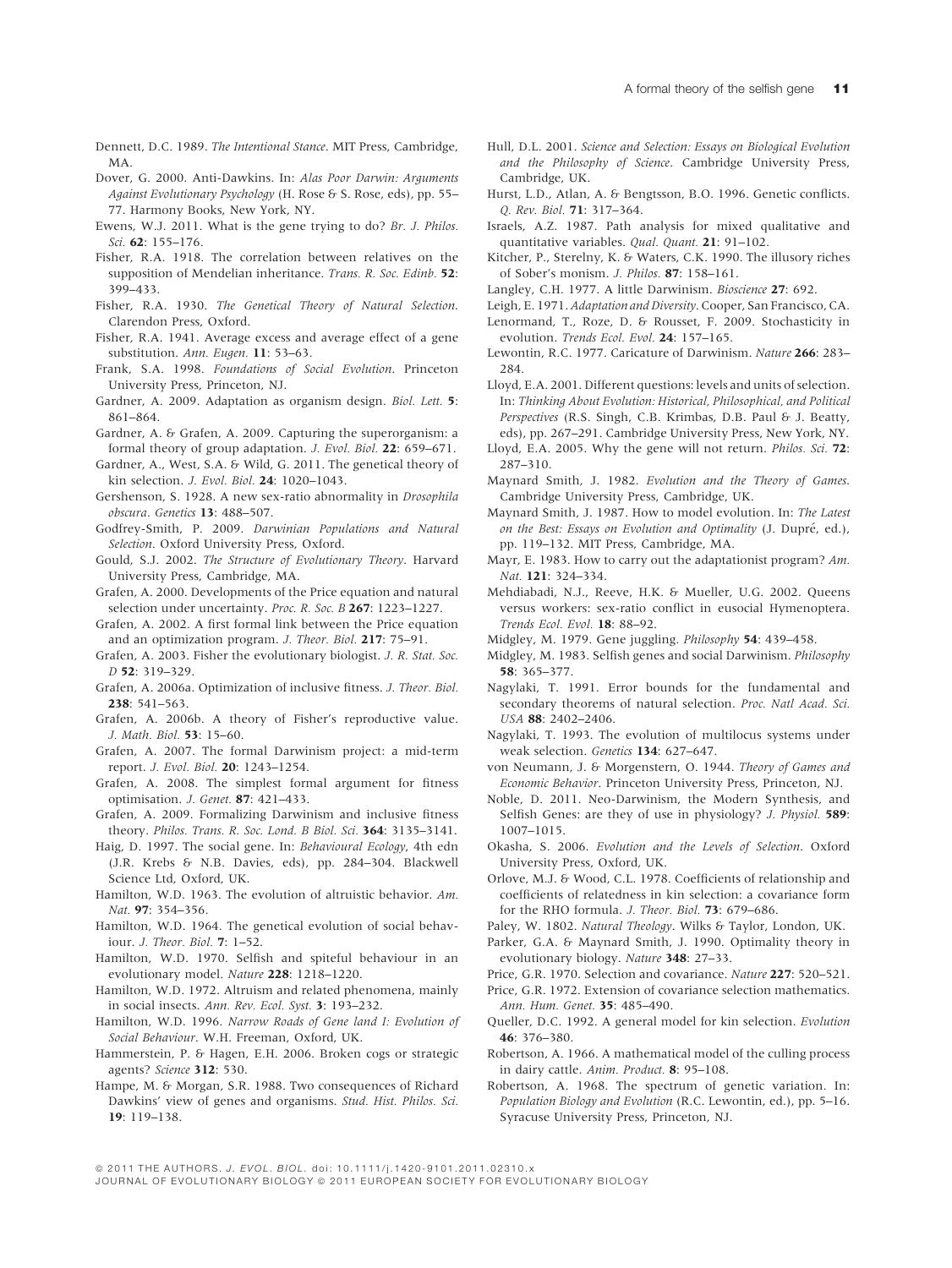- Sober, E. & Lewontin, R.C. 1982. Artifact, cause and genic selection. Philos. Sci. 47: 157–180.
- Stent, G.S. 1977. You can take the ethics out of altruism but you can't take the altruism out of ethics. Hastings Cent. Rep. 7: 33–36.
- Sterelny, K. & Kitcher, P. 1988. The return of the gene. J. Philos. 85: 339–361.
- Wade, M.J. 1978. The selfish gene. Evolution 32: 220–221.
- West, S.A. 2009. Sex Allocation. Princeton University Press, Princeton, NJ.
- West, S.A. & Gardner, A. 2010. Altruism, spite and greenbeards. Science 327: 1341–1344.
- West, S.A., Griffin, A.S. & Gardner, A. 2007. Social semantics: altruism, cooperation, mutualism, strong reciprocity and group selection. J. Evol. Biol. 20: 415–432.
- West, S.A., El Mouden, C. & Gardner, A. In press. 16 common misconceptions about the evolution of cooperation in humans. Evol. Hum. Behav., doi: 10.1016/j.evolhumbehav.2010.08.001.
- Williams, G.C. 1966. Adaptation and Natural Selection. Princeton University Press, Princeton, NJ.
- Williams, G.C. 1992. Natural Selection: Domains, Levels  $\mathcal{O}$  Challenges. Princeton University Press, Princeton, NJ.
- Wright, S. 1934. The method of path coefficients. Ann. Math. Stat. 5: 161–215.

## Appendix

#### Social interactions absent

- I. If all agents are optimal, there is no scope for selection  $-$ If all agents behave optimally, then  $w_i = \mathcal{W}(\pi^*)/$  $\mathcal{W}(\pi^*) = 1$  for all  $i \in I$ . Hence, from eqn 3,  $E_{\Omega}(\Delta_S E_I(g)) = \text{cov}_I(w,g) = \text{cov}_I(1,g) = 0.$
- II. If all agents are optimal, there is no potential for positive selection – Introduce a new allele  $a' \in A$  into the population at vanishingly low frequency. Carriers of allele *a'* have phenotype  $\pi' = \mathcal{P}(a')$ , and all other genes, being optimal, have phenotype  $\pi^*$ . Assigning carriers of allele  $a'$  a genic value  $g = 1$ , and carriers of the other alleles a genic value  $g = 0$ , the response to selection is  $E_{\Omega}(\Delta_{S}E_{I}(g)) = cov_{I}(\mathcal{W}(\pi), g) = E_{I}(g)(1 E_{I}(g)(\mathscr{W}(\pi') - \mathscr{W}(\pi^*))$ . Since  $\mathscr{W}(\pi') \leq \mathscr{W}(\pi^*) \forall$  $\pi' \in P$ , then  $E_{\Omega}(\Delta_S E_I(g)) \leq 0$ .
- III. If all agents are suboptimal, but equally so, there is no scope for selection – If all agents behave suboptimally, but equally so, then  $w_i = \mathcal{W}(\pi^{\circ}) / \mathcal{W}(\pi^{\circ}) = 1$  for all  $i \in I$ . Hence, from eqn 3,  $E_{\Omega}(\Delta_{S}E_{I}(g)) = \text{cov}_{I}(w,g)$  =  $cov_I(1,g) = 0.$
- IV. If all agents are suboptimal, but equally so, there is potential for positive selection – Introduce the allele  $a^*$ corresponding to the optimal phenotype (i.e. satisfying  $\pi^* = \mathcal{P}(a^*)$  into the population at vanishingly low frequency. All other genes, being suboptimal, have phenotype  $\pi$ °. Assigning carriers of allele  $a^*$  a genic value  $g = 1$ , and carriers of the other alleles a genic value  $g = 0$ , the response to selection is  $E_{\Omega}(\Delta_{S}E_{I}(g)) = cov_{I}(\mathcal{W}(\pi), g) = E_{I}(g)$  (1 –  $E_I(g)$ )  $(W(\pi^*) - W(\pi^{\circ}))$ . Since  $W(\pi^*) > W(\pi^{\circ})$ , then  $E_{\Omega}(\Delta_{S}E_{I}(g)) > 0$ .
- V. If agents vary in their optimality, there is scope for selection, and change in the average of all genic values, and in all gene frequencies, is given by their covariance with relative attained maximand – From eqn 3,  $E_{\Omega}(\Delta_{S}E_{I}(q))$  =  $cov_I(w,g) = cov_I(\mathcal{W}(\pi)/E_I(\mathcal{W}(\pi)),g).$
- VI. If there is neither scope for selection nor potential for positive selection, all agents are optimal – If all agents are optimal, there is neither scope for selection (I) nor potential for positive selection (II); if all agents are suboptimal, but equally so, then there is no scope for selection (III) but potential for positive selection (IV); if agents vary in their optimality there is scope for selection (V). These exhaust the possibilities in the optimization view; hence, if there is neither scope for selection nor potential for positive selection, all agents must be optimal.

## Social interactions permitted

Partitioning fitness - In the main text, we partitioned a gene's personal fitness into a baseline, plus additive effects of phenotypes in the social set, plus the nonadditive effect of phenotypes in the social set. Here, we make this partition explicit, showing how each component may be computed using least-squares regression, analogous to how fitness effects are computed for social interactions between individual organisms (reviewed by Gardner et al., 2011). A complication for regression analysis is posed by the qualitative nature of the allelic and phenotypic variables  $a$  and  $\pi$ : regression analysis requires that variables represent numerical quantities. We resolve this problem by representing the qualitative variables by a set of binary dummy variables (Israels, 1987). In particular, we write a number of dummies equal to the number of qualities, such that the nth dummy represents the presence (1) or absence (0) of the *n*th quality, and the each quality is uniquely determined by a string of  $n$  dummies, one of which takes value 1 and the rest take value 0. We index allelic dummies by  $x \in X$  and phenotypic dummies by  $y \in Y$ .

Figure A1 provides a path diagram of the causal link between genes and fitness (Wright, 1934). The LHS of Fig. A1 shows that the allele  $a_i$  carried by the role-j social partner causally determines the genic value  $g_i$  of the role-j social partner (solid, single-headed arrow), and that the genic value  $g_i$  of the role-j social partner is correlated (broken, double-headed arrow) with the genic value  $g$  of the focal gene. The RHS of Fig. A1 shows that the allele  $a_i$ carried by the role-j social partner causally determines the phenotype  $\pi_i$  of the role-*j* social partner and that the phenotype  $\pi_i$  of the role-*j* social partner causally determines the fitness  $w$  of the focal gene. True quantitative variables are shown in circles, and dummy variables representing qualitative variables are shown in boxes. For simplicity, Fig. A1 shows only two roles  $(j = 1, 2)$ , two alleles  $(x = 1, 2)$  and two possible phenotypes  $(y = 1, 2)$ .

ª 2011 THE AUTHORS. J. EVOL. BIOL. doi: 10.1111/j.1420-9101.2011.02310.x JOURNAL OF EVOLUTIONARY BIOLOGY ª 2011 EUROPEAN SOCIETY FOR EVOLUTIONARY BIOLOGY